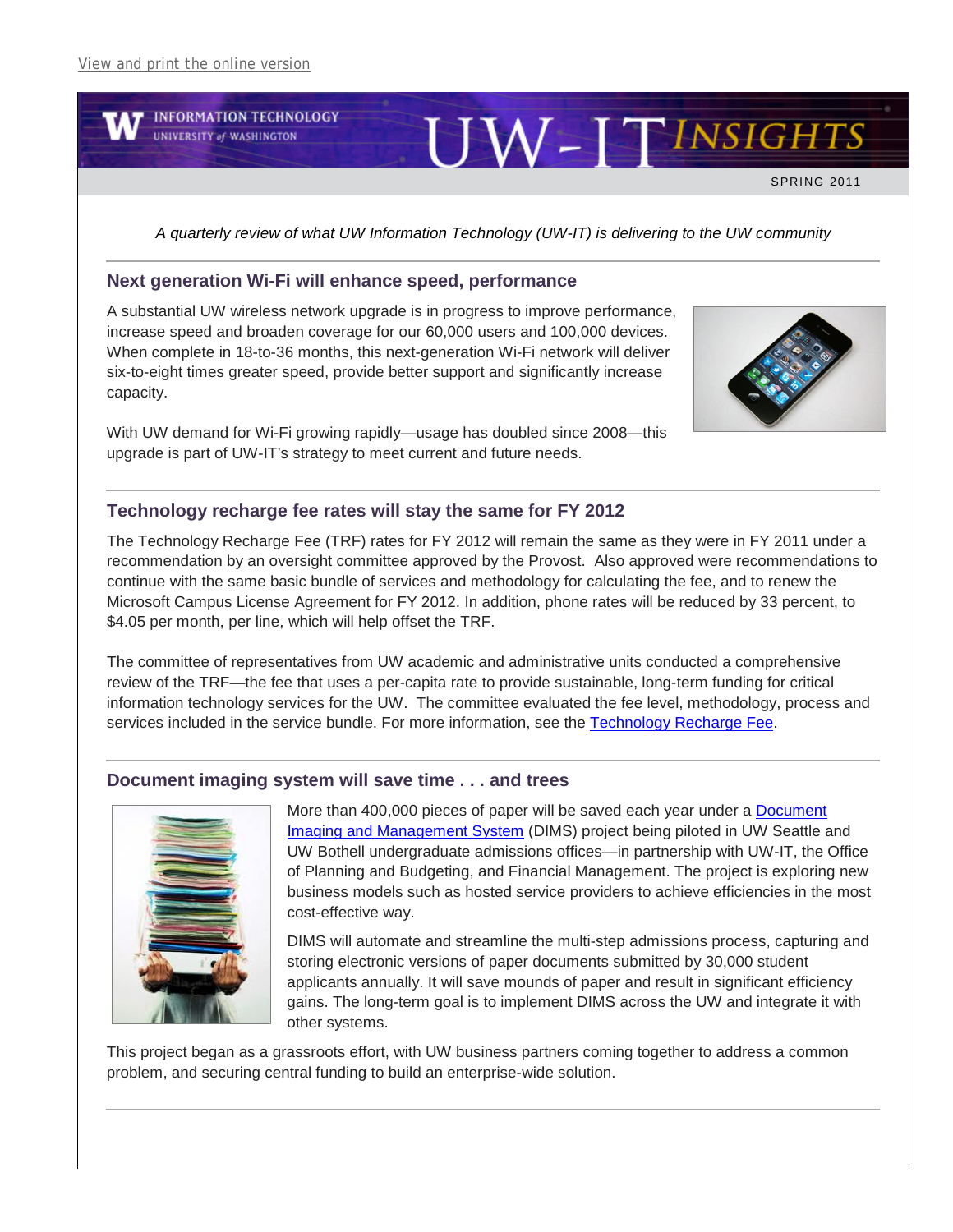### **New reports and tools speed data gathering, analysis**

Getting quick access to consistent, reliable data about students, faculty, staff and budgets is challenging. New enterprise reports, a financial data analysis 'cube', and soon-to-be accessible planning and budgeting data are making it faster and easier:

# **► Enterprise reports answer key data questions**

Over 150 enterprise reports enable quick analysis and drill-down into UW data related to human resources, payroll, student admissions, research administration, and more. They provide information previously unavailable, aggregate data from different systems, and answer frequently asked questions with pre-populated information you can customize for your unit. About 5,000 registered users—a tenfold increase in just 18 months—access these reports; available on demand through [Decision Support.](https://www.washington.edu/uwit/im/ds/)



# **► 'Cube' simplifies complex analysis of financial data**

Users with deeper analysis needs can tap the Financial Activity Cube, a data analysis tool that easily manipulates complex UW financial data to answer multi-faceted questions. Each cube contains UW biennium data that you slice and dice in many combinations; you can query about dollars spent by fiscal year, by organization, by budget, by expense object. No custom programming is required—you simply use Excel. Get [information and access.](https://www.washington.edu/uwit/im/ds/browse-cubes.html)

# **► Institutional data moving to warehouse brings strategic reporting**

A major effort is underway to evolve the Enterprise Data Warehouse (EDW) from providing operational reports on single-subject areas to delivering strategic reporting of trends, key metrics and longitudinal data across subject areas. A key initiative supporting this is the migration of the Office of Planning and Budgeting's extensive institutional administrative and research data to the EDW, targeting summer 2012 to provide this integrated data to units via self-service.

For more, read the UW *Today* article: [EDW, financial 'cube' make it easier to work with data at the UW.](http://www.washington.edu/news/articles/enterprise-data-warehouse-financial-2018cube2019-make-it-easier-to-work-with-data-at-the-uw)

# **Budget reconciliation faster, easier with new tool**



UW managers and researchers no longer need to use paper to document budget reconciliation and review activities. [MyFinancial.desktop](http://www.washington.edu/admin/finacct/office/fd/help/v2/projectupdate.html) has released tools enabling them to reconcile budget transactions quickly online, add notes to posted transactions, enter commitments into the Worksheet to see the impact on their budget balances, sign-off on budgets, and easily track the reconciliation/review status for all their budgets in a new report.

**► What's next:** Plans for financial enhancements in the next year include Electronic Faculty Effort and Cost Sharing (eFECS) online certification to allow principal investigators (PIs) to electronically certify effort reports, eTravel

direct deposit to eliminate check processing and tracking, and a streamlined vendor registration process to improve efficiencies.